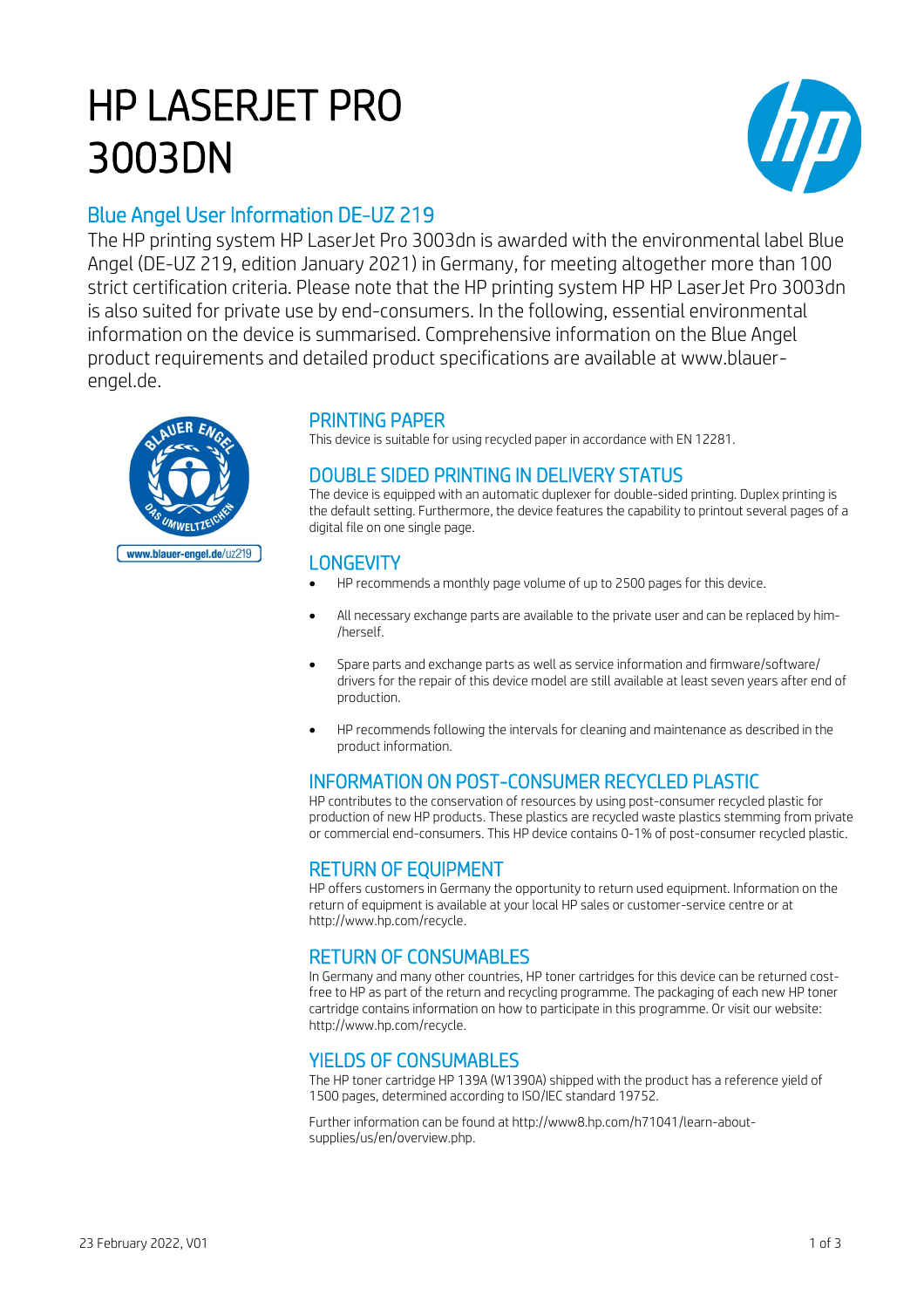#### INFORMATION ON HANDLING OF THE TONER MODULES

- Please leave HP toner cartridges in their despatch packaging until you need them for use in your printer; when inserting the HP toner cartridge, please follow the information on handling.
- HP toner cartridges should never be opened by force. If toner dust escapes, e.g. as a result of inappropriate handling, inhalation of dust and skin contact are to be avoided as a precautionary measure.
- In case of skin contact wash affected areas thoroughly with soap and cold water. HP toner cartridges are to be kept out of the reach of children.

#### AIR EMISSIONS

With original HP toners, the device passes the air emission test for monochrome printing according to DE-UZ 219. Since plastics of new electrical devices generally release small amounts of volatile substances into the room air, we recommend providing sufficient air exchange in rooms where new devices are set up.

#### NOISE EMISSIONS

Declared sound power level for one-sided printing (LwAc) In monochrome print mode 33 pages/minute: 6.84 Bels and 68.4 dB

### **ENERGY**

#### Energy information on HP LaserJet Pro 3003dn

The consumption of electric power depends on its properties and on the way it is used. HP LaserJet Pro 3003dn is designed and pre-set in a way to allow you to reduce electricity costs.

Directly after the last print job, HP LaserJet Pro 3003dn with its instant-on fuser technology switches over to an electric power saving mode, from which it can quickly print again.

The device is so designed as to ensure that it can be switched to the Off-mode (standby) by pressing the on/off switch up to twice a day without suffering damage. This device does not have a switch by which it can be completely disconnected from the mains. When after having switched off the device you pull out the power plug, electric power consumption is completely stopped.

The table below lists the individual power consumption values as well as delay and recovery times (factory setting). With these values the device meets the Blue Angel requirements.

#### Overview of HP LaserJet Pro 3003dn operating modes

Page throughput for A4 paper size (according to ISO/IEC 24734/24735):

In monochrome print mode: 33 pages/minute with a resolution of 236x236dpcm (600x600 dpi)

(dpcm = dots per centimetre [Bildpunkte pro Zentimeter]); (dpi = dots per inch [Bildpunkte pro Zoll])

| Switch<br>symbol                                    | Operation mode <sup>1</sup>                                             | Power consumption <sup>2</sup><br>watts | Delay time <sup>3</sup><br>minutes | Recovery time<br>seconds |
|-----------------------------------------------------|-------------------------------------------------------------------------|-----------------------------------------|------------------------------------|--------------------------|
| Maximum power consumption (at switch on): 797 watts |                                                                         |                                         |                                    |                          |
|                                                     | Printing (continuous<br>operation at<br>33 pages/minute),<br>monochrome | 504                                     | immediately                        | immediately              |
|                                                     | Ready                                                                   | 3.38                                    | immediately                        | immediately              |
|                                                     | Sleep                                                                   | 0.93                                    | 1(160)                             | 2.73                     |
|                                                     | Off-mode (standby)                                                      | 0.1                                     | switch activated                   |                          |
|                                                     | Disconnection from<br>mains                                             | 0.0                                     | e.g. pull out power<br>plug        |                          |

After the last print job, the device switches over to electric power saving modes in several steps. By and by, electric power consumption is reduced in these modes. The device will switch over to the Ready mode first. Then the device switches over to Sleep mode after the delay time stated above.